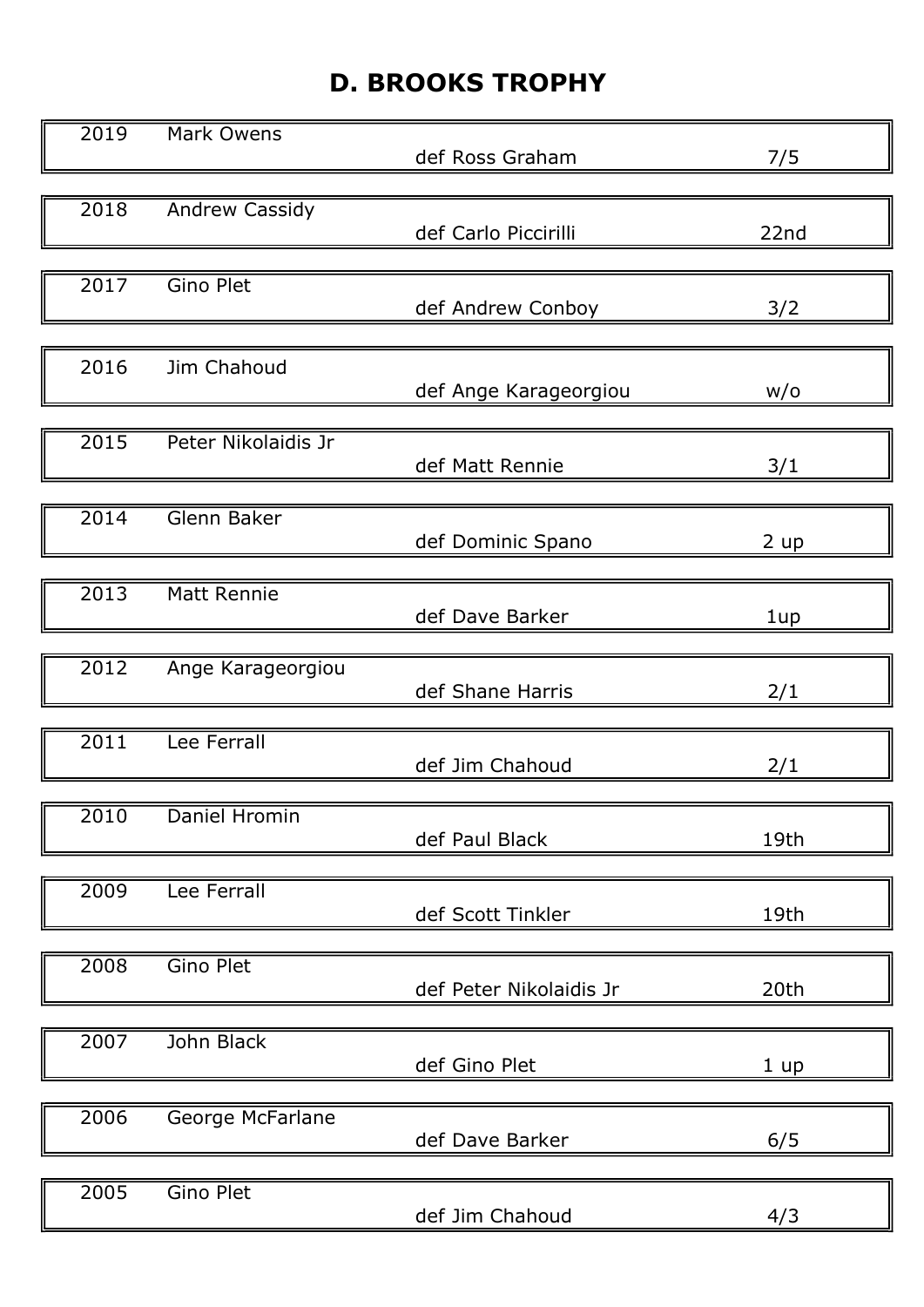| 2004 | <b>Mark Murray</b>  | def Peter Nikolaidis Jr | 4/3  |
|------|---------------------|-------------------------|------|
| 2003 | Angelo Pittorino    | def Vic Edsall          | 4/3  |
| 2002 | Angelo Pittorino    | def Paul Saltmarsh      | 4/3  |
| 2001 | <b>Phil Goad</b>    | def Glenn Baker         | 1 up |
| 2000 | <b>Colin Barrow</b> | def Kelvin Elers        | 1 up |
| 1999 | Armando De Blasio   | def Stuart Rika         | W/O  |
| 1998 | Armando De Blasio   | def Richard Tata        | 2/1  |
| 1997 | Daniel Hromin       | def Dominic Spano       | 3/2  |
| 1996 | John Baker          | def George McFarlane    | 5/3  |
| 1995 | Dominic Spano       | def Darren Reith        | 3/2  |
| 1994 | Daniel Hromin       | def Armando De Blasio   | 3/1  |
| 1993 | <b>Richard Tata</b> | def Lex Pleismanis      | 6/5  |
| 1992 | Richard Langton     | def Ben Scotta          | 2/1  |
| 1991 | Stan Henry          | def Hayden Sullivan     | 5/3  |
| 1990 | Karney Herewini     | def Michael Ladewig     | 1 up |
| 1989 | Michael Ladewig     | def Marcus Jarram       | w/o  |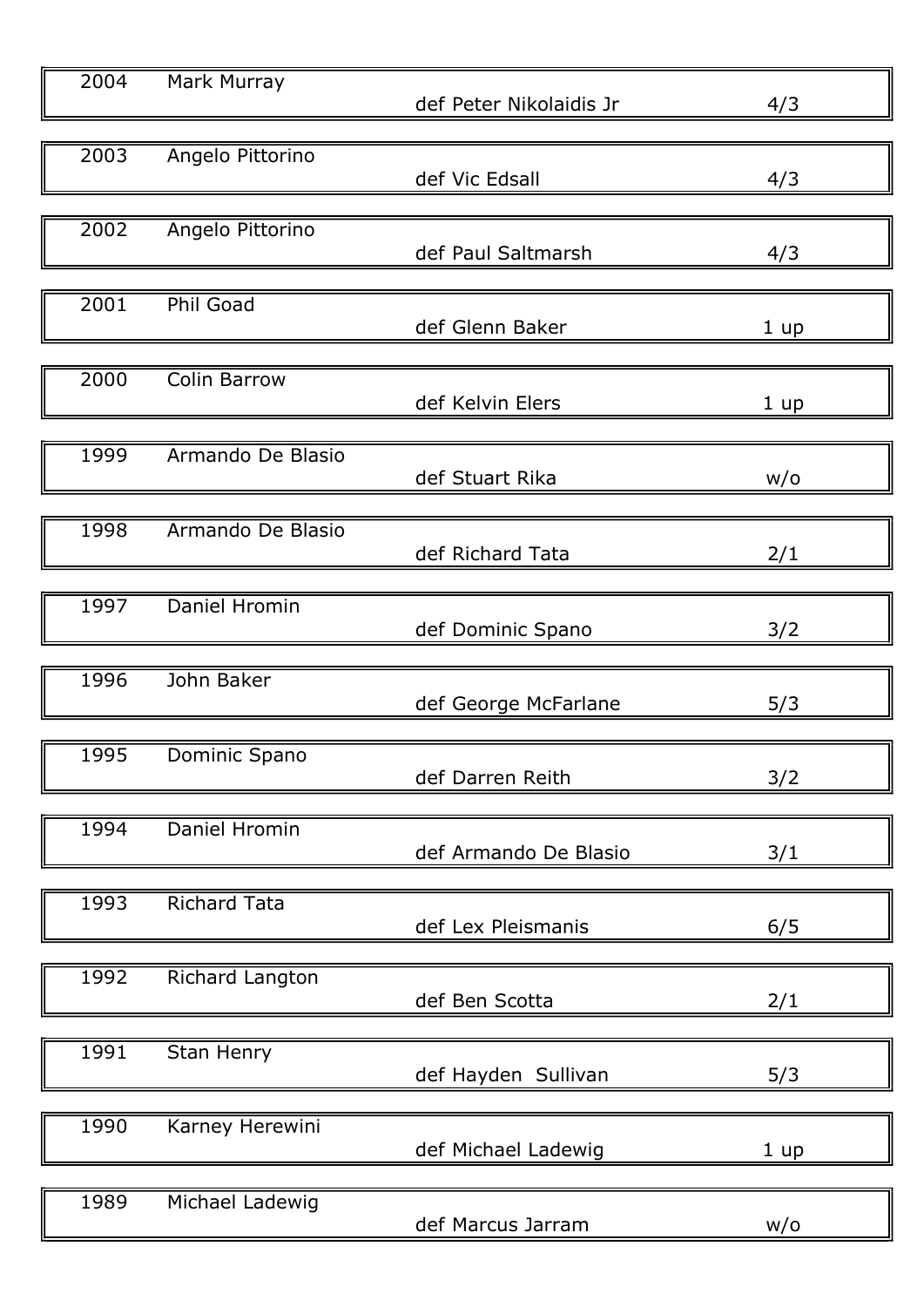| 1988<br>David Young<br>def Phil Goad    | 5/4     |
|-----------------------------------------|---------|
| <b>Phil Goad</b>                        |         |
| 1987<br>def George McFarlane            | 1 up    |
|                                         |         |
| 1986<br>Dean Dadds                      |         |
| def Alan Thompson                       | 2/1     |
| 1985<br><b>Brian Parsons</b>            |         |
| def Paul Bailey                         | 5/4     |
|                                         |         |
| Paul Crawford<br>1984<br>def Val Graham |         |
|                                         | 5/4     |
| 1983<br>Les Hughes                      |         |
| def Michael Skoullos                    | 3/2     |
|                                         |         |
| W. Matsakos<br>1982<br>def              | 5/4     |
|                                         |         |
| <b>Keith Crawford</b><br>1981           |         |
| def                                     | 2/1     |
| Lou Allen<br>1980                       |         |
| def Rick Eldridge                       | concede |
|                                         |         |
| 1979<br>Ossie Thorn                     |         |
| def                                     |         |
| Sigi Ladek<br>1978                      |         |
| def                                     |         |
|                                         |         |
| 1977<br>John Downes<br>def              |         |
|                                         |         |
| Phil Urquhart<br>1976                   |         |
| def                                     |         |
| 1975<br><b>Heinz Sailer</b>             |         |
| def Denis Dearsley                      | 4/3     |
|                                         |         |
| 1974<br>George Bishop                   |         |
| def                                     |         |
|                                         |         |